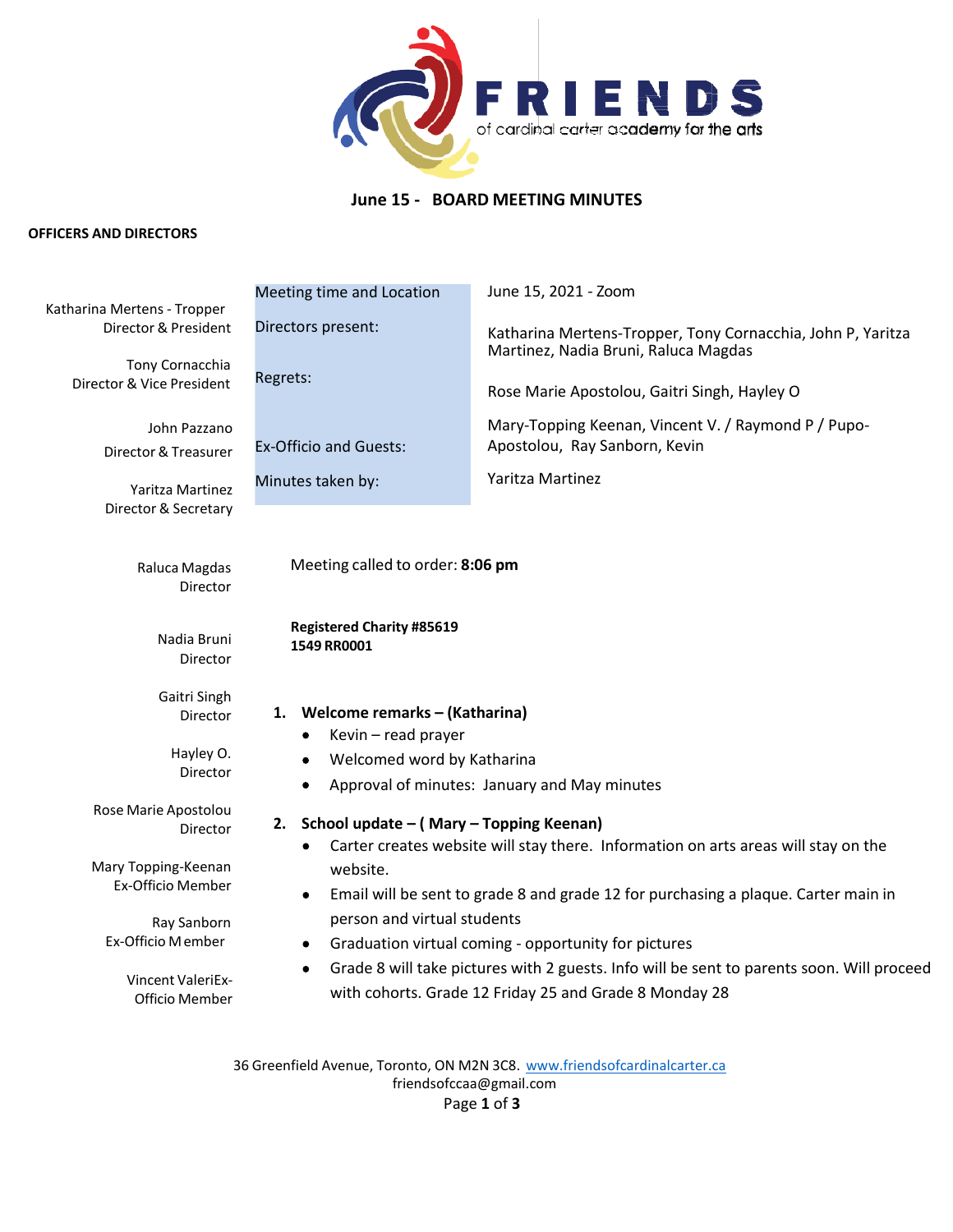

### 3. Treasurer Update (John)

- No update on the budget No transaction in the last two months.
- Need to get to the friends box in the office. Maybe there are cheques from benevity possibly will expire if not deposit soon.
- Trying to get in touch with Todd. June is the time to submit CRA file. Kevin to help getting hold of Todd to provide some input on the filing.
- Mary will check the lock on Friday

| Balance Update -                     |             |
|--------------------------------------|-------------|
| April Opening Balance (May 18, 2021) | \$10,825.34 |
| May Closing Balance (June 15, 2021)* | \$10,825.34 |

#### **4. Plaque Update (Tony)**

- Of the four that needed to reconcile
- Olympic trophy has agree to complete in two days
- Katharina when parents pay for the plaque, should we send email

#### **5. Website Update – Raluca Magdas**

- Raluca created new folder for AGM meeting for 2021
- Minutes uploaded including April and will upload May
- June folder has been created and will upload once minute approved
- Raluca to send detailed email to John regarding converting files to adobe or a format that can be uploaded into the website

#### **6. Social - Katharina Mertens (by Tony)**

- Sharing what's happening at carter, spring concerts, art week
- Donate button not included due to facebook changes and needed certain info (tax info) - did not have info available to complete
- Did added the buy button for the plaque program, directs everyone to the plaque page
- Will do a couple of posts around the plaque Will set up time with john to coordinate